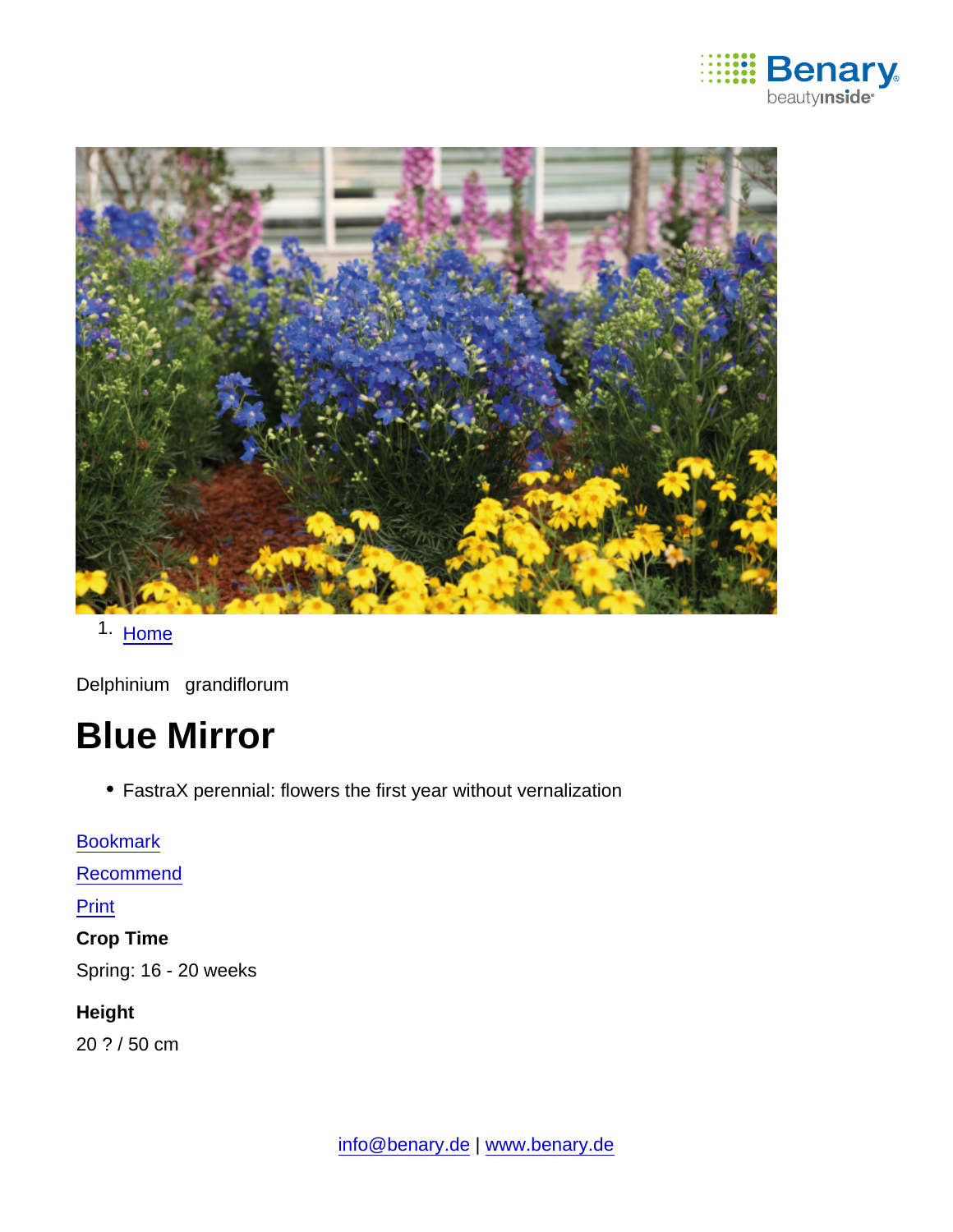

Exposure Sun - Partial shade Seed Form Raw Seed Heat Zone  $6 - 1$ Hardiness Zone  $3 - 7$ Best Uses Bedding, Landscape

# Culture guide

Usage

Bedding and border plants, pot and container plants

#### Sow time

Annual forcing: December-May; Perennial forcing: Mid August-Mid September including wintering

Sowing method

2-3 seeds per plug

## **Germination**

14-18 days at temperatures of 68-72 °F (20-22 °C), cover seed lightly and maintain constants humidity levels. Stage II: gradually lower temperatures to 64-68 °F (17-20 °C). Stage III & IV: begin light fertilization at 50-75 ppm nitrate nitrogen. Use low rates of phosphorus during plug production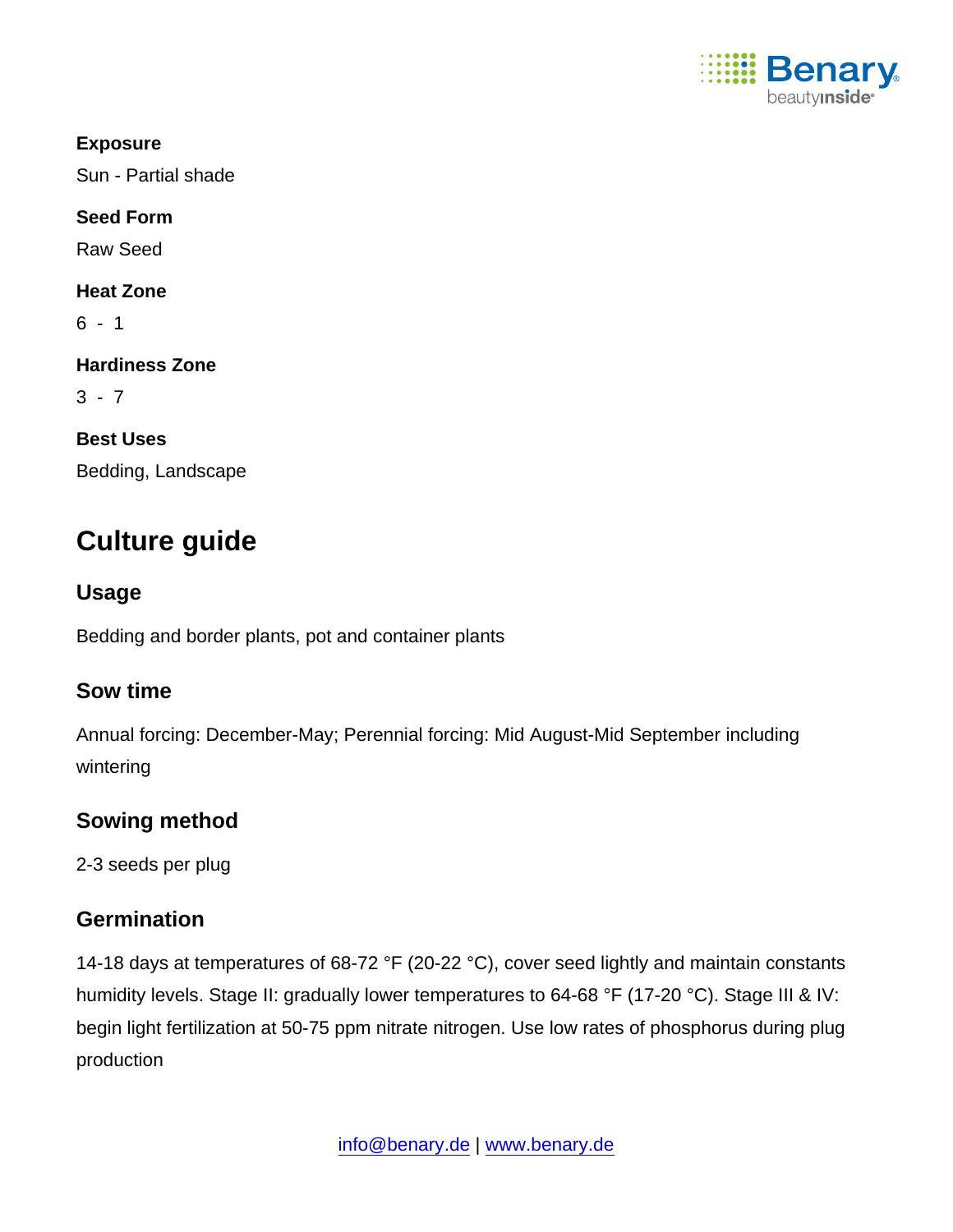

#### Growing on

Transplant plugs 6-8 weeks after sowing. Finish at 45-75 °F (7-24 °C)

#### **Media**

Use a well-drained, growing substrate with 10-30 % clay, 0-15 % parts (e.g. bark, sand perlite) 1- 2 kg/m<sup>3</sup> complete balanced fertilizer, 2-4 kg/m<sup>3</sup> slow release fertilizer (3-9 months), iron-chelate, micronutrients, pH: 5.8-6.5.

#### **Temperature**

Grow at 13-16 °C or outdoors. In winter indoors frost free at 3-5 °C or outdoors. Outdoor fleece cover and dry substrate needed. In spring the plants start to grow for 8-10 weeks at 15-20  $^{\circ}$ C. Temperatures below 13 °C in combined with short day is a cause for rosette leaf formation and inhibition of the flower initiation.

### **Fertilization**

Moderate fertilization levels are required. Fertilize the crop weekly with 80-100 ppm nitrogen (at 2 kg/m<sup>3</sup> slow release fertilizer in substrate), using a complete balanced fertilizer. Avoid high ammonium and high nitrogen levels. Don't fertilize after flowering or after mid September. In spring fertilize with 130-150 ppm nitrogen using a complete balanced fertilizer. Prevent magnesium deficiency by applying magnesium sulphate (0,05 %) 1-2 times and in case of Iron deficiency apply iron-chelate for 1-2 times. The fertilization with slow release fertilizer is favour as against with complete balanced fertilizer, because the roots are very sensitive to high salt levels in substrates. Avoid high fertilizer concentrations, it is advisable to fertilize several times with low concentrations weekly.

Stage I Starts with the radicle breaking through the testa. The roots are touching the medium. Ends with fully developed cotyledons.

Stage II Starts from fully developed cotyledons. Ends with the fully developed true leaf or true